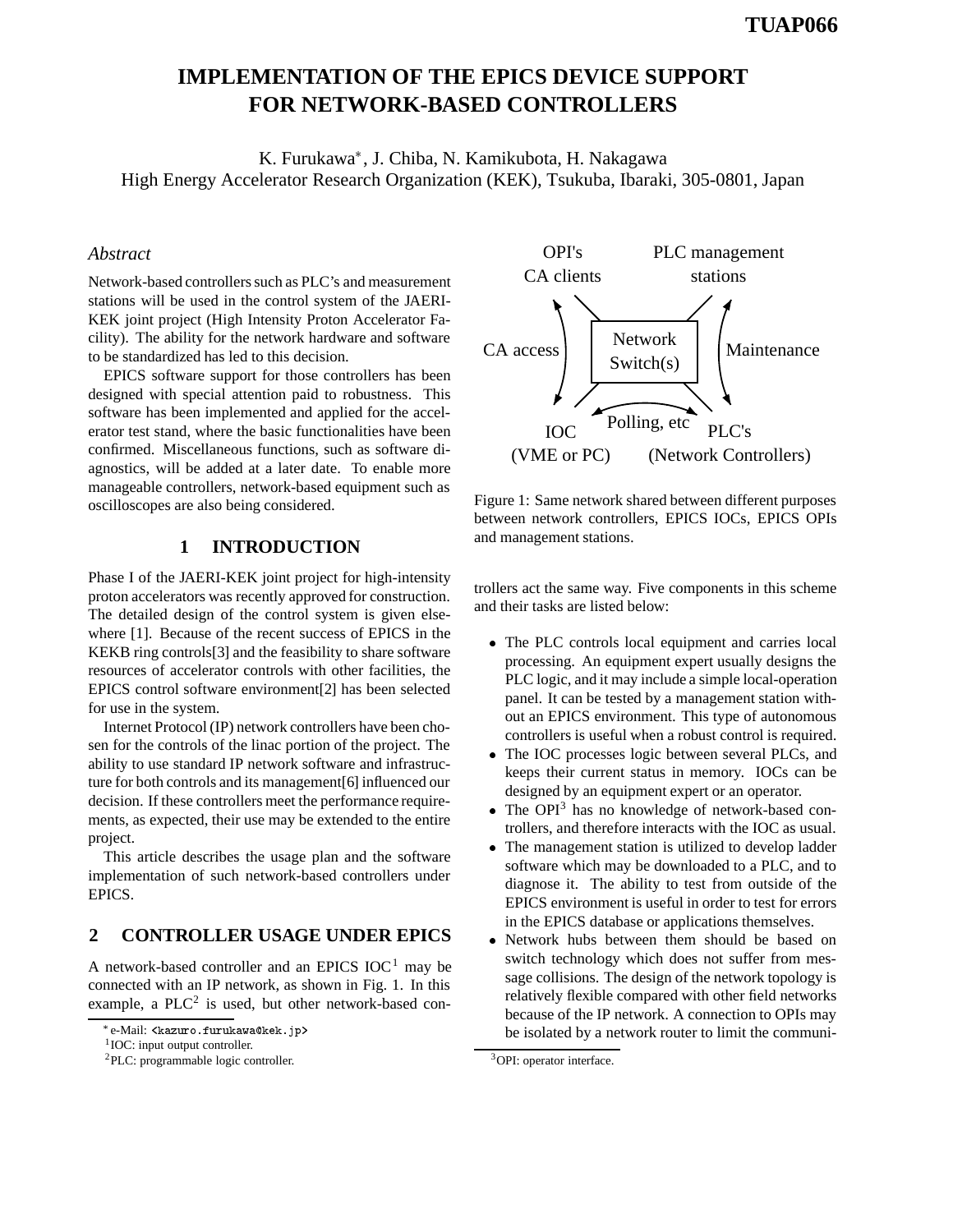cation to PLCs locally.

Figure 1 is symmetric between them, since it shows a physical view. Logically, PLCs are located on a local network while the OPIs are on a global network. They communicate in three ways:

- Because a PLC cannot use the EPICS channel access (CA) protocol, a PLC communicates with an IOC with its own protocol. While this protocol is based on polling, an important PLC can send urgent information to an IOC without being requested.
- The IOC communicates with OPIs through the normal CA protocol.
- The management station maintains PLCs during maintenance periods. Due to the potential number of PLCs that will be in use, it is important to manage them over the IP network.

### **3 NETWORK-BASED CONTROLLERS**

There are three types of network-based controllers being considered for the project:

- Programmable logic controllers (PLC) for simple and medium-speed controls.
- Measurement stations (Yokogawa's WE7000) for medium-speed waveform acquisition.
- Plug-in network controller boards for magnets with relatively large power supplies.

VME modules installed in EPICS IOCs are used for other purposes, but new network equipment may be added. Measurement equipment, such as network-based oscilloscopes, may be especially useful.

#### *3.1 PLCs*

At the electron linac in KEK, central control computers manage approximately 150 PLCs for rf, magnet, and vacuum controls. The PLC, FA-M3 (Factory ACE) from Yokogawa Co., was selected there because of the network software reliability, and the ability to manage the PLCs over an IP network[4, 5]. Even the ladder software is able to be downloaded into a PLC over the network. We have decided to use the same type of PLCs at the joint project as well.

The communication and control routines for PLCs were originally developed for use in a Unix environment. While they were designed to access the shared-memory registers on the PLCs, they can also directly access I/O modules over the network.

Since the routines were written with a generalized IP communication package[7], they were easily ported onto the VxWorks and Windows operating systems. The routines on Windows machines are often useful for developers of ladder software of PLCs even without the EPICS environment.



Figure 2: Example panel for testing the ion source of the linac, which utilizes the EPICS PLC records.

EPICS device support software has been written utilizing those routines on VxWorks. It provides standard EPICS access methods which can be called from any channel access (CA) clients. Registers are read by and written to the PLCs. Each of registers is specified by an INP/OUT EPICS record field, which uses an IP address, or a host name, and a register address.

The MEDM panel shown in Fig. 2 provides an example of a channel access client. The panel displays current high voltage values and their strip charts for the ion source being conditioned in the linac.

This type of application can be handled by the current software version without problems, but the current implementation of the device support software is not yet optimal. A plan to upgrade the software with a conditional write function, which is described later, may be necessary.

#### *3.2 Measurement Stations*

A waveform acquisition is essential to beam instrumentation and microwave measurements. The measurement station, WE7000 from Yokogawa Co. has been well adopted to beam instrumentation at KEK[8]. In addition, their cost performance and electro-magnetic noise elimination are promising.

Three types of waveform digitizers (100ks/s, 100Ms/s and 1Gs/s) are currently considered. We decided to outsource the EPICS device support software, because we thought that it would be a good example of out-sourcing. Although it took some time for the company to understand the EPICS software environment, waveform records have successfully built using disclosed information from Yokogawa. At this time , we are evaluating the performance of the software.